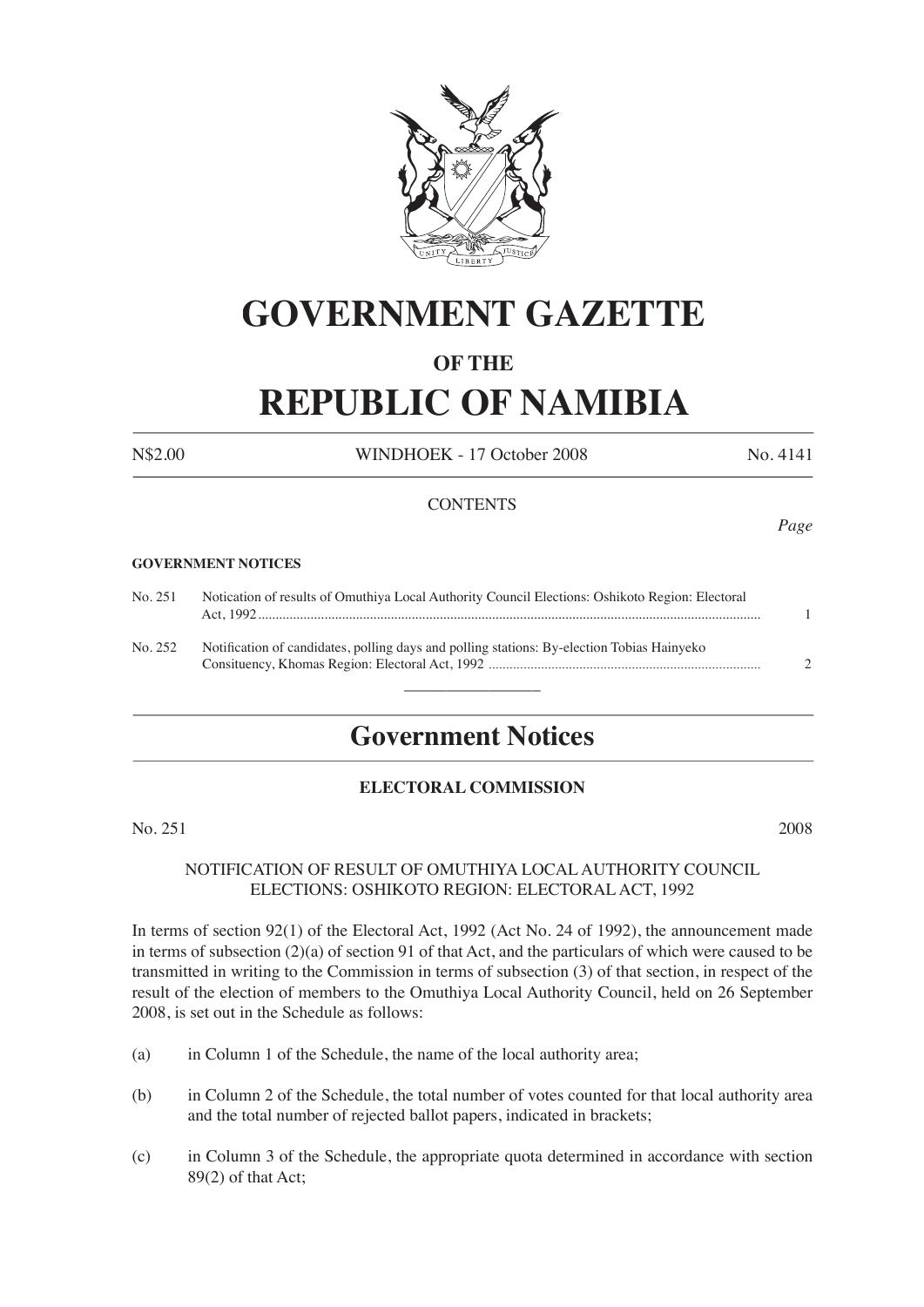- (d) in Column 4 of the Schedule, the participating political parties and the number of votes recorded for each such party, indicated directly opposite such party name in brackets;
- (e) in Column 5 of the Schedule, the number of seats, in the Omuthiya Local Authority Council, allocated to each political party in accordance with section 89(2) of that Act;
- (f) in Column 6 of the Schedule, the names of the candidates of each political party duly elected and declared as member of the Omuthiya Local Authority Council with effect from 26 September 2008.

#### **V.L. TONCHI CHAIRPERSON ELECTORAL COMMISSION** Windhoek, 7 October 2008

| <b>COLUMN1</b>                                         | <b>COLUMN 2</b>                                                                                       | <b>COLUMN 3</b> | <b>COLUMN 4</b>                                                                                          | <b>COLUMN 5</b>                                                                                 | <b>COLUMN 6</b>                                                                                                               |
|--------------------------------------------------------|-------------------------------------------------------------------------------------------------------|-----------------|----------------------------------------------------------------------------------------------------------|-------------------------------------------------------------------------------------------------|-------------------------------------------------------------------------------------------------------------------------------|
| <b>Local authority</b><br>area where<br>elections held | <b>Total number</b><br>of votes with<br>rejected<br><b>ballots</b><br>indicated in<br><b>brackets</b> | <b>Ouota</b>    | <b>Participating political</b><br>party and number of votes<br>recorded, indicated in<br><b>brackets</b> | <b>Number</b><br>of seats<br>allocated<br>to each<br><i>participating</i><br>political<br>party | <b>Candidate duly elected</b><br>and declared as<br>member on<br>26 September 2008                                            |
| Omuthiya:                                              | 1453                                                                                                  | 207             | Congress of Democrats (26)                                                                               | $\Omega$                                                                                        |                                                                                                                               |
| Oshikoto<br>Region                                     | (8)                                                                                                   |                 | DTA of Namibia (5)                                                                                       | $\Omega$                                                                                        |                                                                                                                               |
|                                                        |                                                                                                       |                 | Rally for Democracy<br>and<br>Progress $(123)$                                                           |                                                                                                 | <b>Amukoto, Moses P</b>                                                                                                       |
|                                                        |                                                                                                       |                 | SWAPO Party of Namibia<br>(1299)                                                                         | 6                                                                                               | <b>Shivute, Samuel</b><br>Nayeni, Heskiel<br>Nakaziko, Selma<br>Nghilalulwa, Toivo<br>Uusiku, Katrina<br>Hishekwa, Mwetuhanga |

#### **ELECTORAL COMMISSION**

No. 252 2008

#### NOTIFICATION OF CANDIDATES, POLLING DAYS AND POLLING STATIONS: BY-ELECTION TOBIAS HAINYEKO CONSTITUENCY, KHOMAS REGION: ELECTORAL ACT, 1992

In terms of section 64(5)(b) of the Electoral Act, 1992 (Act No. 24 of 1992), it is made known that, in respect of the by-election for the Tobias Hainyeko Constituency, Khomas Region -

- (a) a poll shall be taken on 31 October 2008 from 07h00 until 21h00 for the election of a member of the Khomas Regional Council in respect of that Constituency;
- (b) the persons whose names, registration numbers and residential addresses appear in Column 1 of the Schedule have been declared in terms of section 64(1) of that Act to be duly nominated as candidates for that Constituency by the political party indicated in that Column; and
- (c) in terms of section 73 of that Act, polling stations in respect of the election have been established in that Constituency at the places indicated in Column 2 of the Schedule.

**V.L. TONCHI CHAIRPERSON ELECTORAL COMMISSION** Windhoek, 7 October 2008